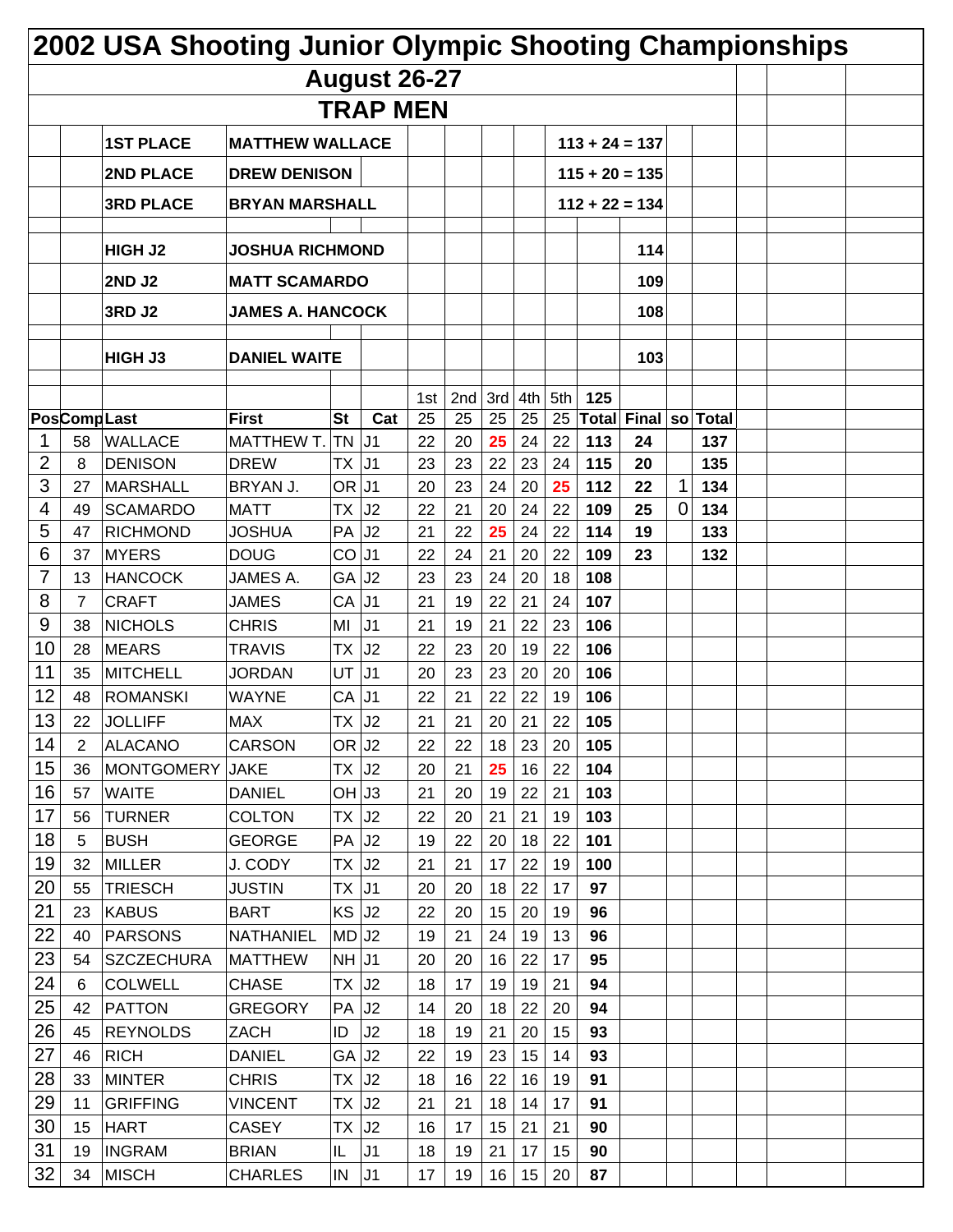| 33             | 44                 | <b>RENKOSKI</b>                                         | <b>CODY</b>            | MO J1             |                               | 19             | 16                | 18             | 14        | 20        | 87        |                             |            |  |
|----------------|--------------------|---------------------------------------------------------|------------------------|-------------------|-------------------------------|----------------|-------------------|----------------|-----------|-----------|-----------|-----------------------------|------------|--|
| 34             | 41                 | <b>PASCOE</b>                                           | <b>JOE</b>             | PA                | IJ1                           | 18             | 17                | 19             | 13        | 20        | 87        |                             |            |  |
| 35             | 62                 | <b>WOOD</b>                                             | <b>DAVID</b>           | TX                | J <sub>1</sub>                | 17             | 19                | 20             | 13        | 18        | 87        |                             |            |  |
| 36             | 17                 | <b>HILBORN</b>                                          | <b>RYAN</b>            | CO J1             |                               | 19             | 15                | 17             | 19        | 17        | 87        |                             |            |  |
| 37             | 59                 | <b>WHEAT</b>                                            | <b>JON</b>             | TX                | J2                            | 19             | 14                | 21             | 19        | 14        | 87        |                             |            |  |
| 38             | 21                 | <b>JOHNSON</b>                                          | <b>ZACHARY</b>         | $OK$ J1           |                               | 17             | 20                | 17             | 13        | 19        | 86        |                             |            |  |
| 39             | 61                 | <b>WILLIAMS</b>                                         | <b>JOHN CORY</b>       | TX                | J2                            | 18             | 19                | 20             | 15        | 14        | 86        |                             |            |  |
| 40             | 4                  | <b>BILLINGS</b>                                         | <b>MARK</b>            | ТX                | J2                            | 15             | 17                | 14             | 14        | 22        | 82        |                             |            |  |
| 41             | 53                 | <b>STUBBLEFIELD</b>                                     | <b>BOBBY</b>           | IL.               | J <sub>1</sub>                | 21             | 15                | 16             | 14        | 15        | 81        |                             |            |  |
| 42             | 25                 | <b>KULCAK</b>                                           | <b>LOGAN</b>           | ТX                | J <sub>2</sub>                | 13             | 15                | 13             | 16        | 15        | 72        |                             |            |  |
| 43             | 52                 | <b>SPOOR</b>                                            | <b>JAMES</b>           | TX                | J <sub>1</sub>                | $\overline{7}$ | 17                | 15             | 18        | 14        | 71        |                             |            |  |
| 44             | 39                 | <b>ORSO</b>                                             | <b>CHRIS</b>           | GA                | J2                            | 18             | 9                 | 14             | 15        | 13        | 69        |                             |            |  |
| 45             | 12                 | <b>HALL</b>                                             | JEFF W.                | MS J <sub>2</sub> |                               | 14             | 16                | 13             | 14        | 12        | 69        |                             |            |  |
| 46             | 51                 | <b>SKAGGS</b>                                           | <b>DREW</b>            | CA                | J <sub>2</sub>                | 11             | 12                | 13             | 11        | 14        | 61        |                             |            |  |
| 47             | 14                 | <b>HANSEN</b>                                           | <b>CRAIG</b>           | <b>SD</b>         | J <sub>1</sub>                | 10             | 11                | $\overline{7}$ | 12        | 12        | 52        |                             |            |  |
|                |                    |                                                         |                        |                   |                               |                |                   |                |           |           |           |                             |            |  |
|                |                    |                                                         |                        |                   |                               |                |                   |                |           |           |           |                             |            |  |
|                |                    | 2002 USA Shooting Junior Olympic Shooting Championships |                        |                   |                               |                |                   |                |           |           |           |                             |            |  |
|                |                    |                                                         |                        |                   | <b>August 26-27</b>           |                |                   |                |           |           |           |                             |            |  |
|                |                    |                                                         |                        |                   |                               |                |                   |                |           |           |           |                             |            |  |
|                |                    |                                                         |                        |                   | <b>TRAP WOMEN</b>             |                |                   |                |           |           |           |                             |            |  |
|                |                    | <b>1ST PLACE</b>                                        | <b>W. COLLYN LOPER</b> |                   |                               |                |                   |                |           |           |           | $114 + 21 = 135$            |            |  |
|                |                    | 2ND PLACE                                               | <b>AMANDA DORMAN</b>   |                   |                               |                |                   |                |           |           |           | $107 + 25 = 132$            |            |  |
|                |                    | <b>3RD PLACE</b>                                        | <b>EMMA SIMPSON</b>    |                   |                               |                |                   |                |           |           |           | $107 + 20 = 127$            |            |  |
|                |                    |                                                         |                        |                   |                               |                |                   |                |           |           |           |                             |            |  |
|                |                    | HIGH J2                                                 | <b>MIMI WOLFONG</b>    |                   |                               |                |                   |                |           |           |           | 106                         |            |  |
|                |                    |                                                         |                        |                   |                               |                |                   |                |           |           |           |                             |            |  |
|                |                    |                                                         |                        |                   |                               |                |                   |                |           |           |           |                             |            |  |
|                |                    |                                                         |                        |                   |                               |                |                   |                |           |           |           |                             |            |  |
|                |                    |                                                         |                        |                   |                               |                |                   |                |           |           |           |                             |            |  |
|                | <b>PosCompLast</b> |                                                         | First                  | <b>St</b>         | Cat                           | 1st<br>25      | 2nd $ 3rd $<br>25 | 25             | 4th<br>25 | 5th<br>25 | 125       | <b>Total Final so Total</b> |            |  |
|                |                    |                                                         |                        |                   |                               |                |                   |                |           |           |           |                             |            |  |
| 1              | 26                 | <b>LOPER</b>                                            | W. COLLYN              | <b>AL</b>         | W J <sub>2</sub>              | 22             | 24                | 22             | 23        | 23        | 114       | 21                          | 135        |  |
| $\overline{2}$ | 9                  | <b>DORMAN</b>                                           | <b>AMANDA</b>          |                   | $CO$ $W$ J1                   | 22             | 22                | 23             | 19        | 21        | 107       | 25                          | 132        |  |
| 3              | 50                 | <b>SIMPSON</b>                                          | <b>EMMA</b>            |                   | GA W J2                       | 22             | 22                | 22             | 23        | 18        | 107       | 20                          | 127        |  |
| 4<br>5         | 60                 | <b>WILFONG</b><br><b>HILKER</b>                         | MIMI<br><b>ALISA</b>   | TX                | W J <sub>2</sub><br>$MO$ W J1 | 21<br>22       | 22<br>16          | 20<br>20       | 20<br>21  | 23<br>20  | 106<br>99 | 19<br>22                    | 125<br>121 |  |
| 6              | 18                 |                                                         |                        |                   |                               |                |                   |                |           |           |           |                             |            |  |
| $\overline{7}$ | 3                  | <b>ANDERSON</b>                                         | <b>KIRBY</b>           | <b>RI</b>         | W J1                          | 21             | 21                | 19             | 20        | 20        | 101       | 19                          | 120        |  |
|                | 24                 | <b>KULCAK</b>                                           | <b>LAUREN</b>          | ТX                | W J1                          | 17             | 17                | 13             | 17        | 17        | 81        |                             |            |  |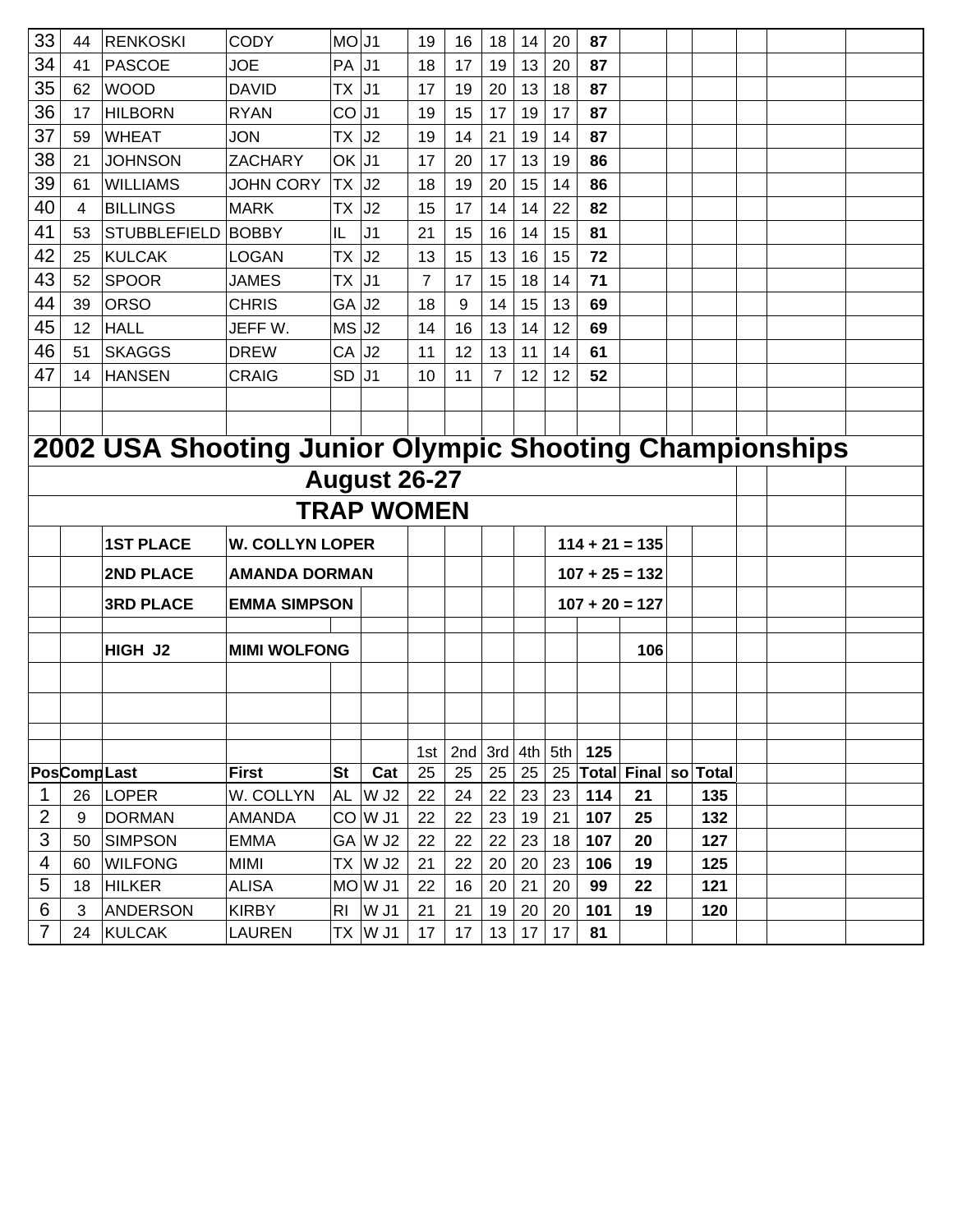|          |                      |                                   |                           |                        |                       |                  |           |          |                        |     |                | 2002 USA Shooting Junior Olympic Shooting Championships |
|----------|----------------------|-----------------------------------|---------------------------|------------------------|-----------------------|------------------|-----------|----------|------------------------|-----|----------------|---------------------------------------------------------|
|          |                      |                                   |                           |                        |                       | <b>August 28</b> |           |          |                        |     |                |                                                         |
|          |                      |                                   |                           |                        |                       |                  |           |          | <b>DOUBLE TRAP MEN</b> |     |                |                                                         |
|          |                      |                                   |                           |                        |                       |                  |           |          |                        |     |                |                                                         |
|          |                      | <b>1ST PLACE</b>                  | <b>BRYAN MARSHALL</b>     |                        |                       |                  |           |          | $136 + 39 = 175$       |     |                |                                                         |
|          |                      | 2ND PLACE                         | <b>CARSON ALACANO</b>     |                        |                       |                  |           |          | $122 + 45 = 167$       |     |                |                                                         |
|          |                      |                                   |                           |                        |                       |                  |           |          |                        |     |                |                                                         |
|          |                      | <b>3RD PLACE</b>                  | <b>CHARLES MISCH</b>      |                        |                       |                  |           |          | $129 + 36 = 165$       |     |                |                                                         |
|          |                      |                                   |                           |                        |                       |                  |           |          |                        |     |                |                                                         |
|          |                      | <b>HIGH J2</b>                    | <b>JOSHUA RICHMOND</b>    |                        |                       |                  |           |          |                        | 116 |                |                                                         |
|          |                      | 2nd J2                            | <b>TRAVIS MEARS</b>       |                        |                       |                  |           |          |                        | 114 |                |                                                         |
|          |                      | 3rd J <sub>2</sub>                | <b>JAKE MONTGOMERY</b>    |                        |                       |                  |           |          |                        | 112 |                |                                                         |
|          |                      |                                   |                           |                        |                       |                  |           |          |                        |     |                |                                                         |
|          | <b>Pos Comp Last</b> |                                   | <b>First</b>              | <b>St</b>              |                       |                  | 1st $2nd$ | 3rd      | 150                    |     |                | Final so Total                                          |
| 1        | 27                   | <b>MARSHALL</b>                   | BRYAN J.                  | <b>OR</b>              | Cat<br>J <sub>1</sub> | 50<br>46         | 50<br>44  | 50<br>46 | <b>Total</b><br>136    | 39  |                | 175                                                     |
| 2        | 2                    | <b>ALACANO</b>                    | <b>CARSON</b>             | <b>OR</b>              | J2                    | 41               | 41        | 40       | 122                    | 45  |                | 167                                                     |
| 3        | 34                   | <b>MISCH</b>                      | <b>CHARLES</b>            | IN                     | J <sub>1</sub>        | 46               | 41        | 42       | 129                    | 36  |                | 165                                                     |
| 4        | 35                   | <b>MITCHELL</b>                   | JORDAN                    | UT                     | J <sub>1</sub>        | 39               | 45        | 40       | 124                    | 37  | $\overline{2}$ | 161                                                     |
| 5        | 55                   | <b>TRIESCH</b>                    | <b>JUSTIN</b>             | <b>TX</b>              | J <sub>1</sub>        | 38               | 41        | 41       | 120                    | 41  | 1              | 161                                                     |
| 6        | 47                   | <b>RICHMOND</b>                   | <b>JOSHUA</b>             | PA                     | J2                    | 32               | 41        | 43       | 116                    | 39  |                | 155                                                     |
| 7        | 28                   | <b>MEARS</b>                      | <b>TRAVIS</b>             | <b>TX</b>              | J2                    | 37               | 38        | 39       | 114                    |     |                |                                                         |
| 8        | 54                   | SZCZECHURA MATTHEW                |                           | <b>NH</b>              | J <sub>1</sub>        | 35               | 39        | 39       | 113                    |     |                |                                                         |
| 9        | 53                   | MONTGOMER\JAKE                    |                           | <b>TX</b>              | J2                    | 37               | 42        | 33       | 112                    |     |                |                                                         |
| 10       | 4                    | <b>BILLINGS</b>                   | <b>MARK</b>               | <b>TX</b>              | J2                    | 39               | 40        | 33       | 112                    |     |                |                                                         |
| 11       | 33                   | <b>MINTER</b>                     | <b>CHRIS</b>              | ТX                     | J2                    | 38               | 35        | 38       | 111                    |     |                |                                                         |
| 12       | 10                   | <b>FAUTIN</b>                     | <b>SKYLER</b>             | UT                     | J <sub>1</sub>        | 36               | 34        | 40       | 110                    |     |                |                                                         |
| 13       | 5                    | <b>BUSH</b>                       | <b>GEORGE</b>             | PA                     | J2                    | 38               | 35        | 37       | 110                    |     |                |                                                         |
| 14       | 46                   | <b>RICH</b>                       | <b>DANIEL</b>             | GA                     | J2                    | 36               | 39        | 35       | 110                    |     |                |                                                         |
| 15<br>16 | 22<br>49             | <b>JOLLIFF</b><br><b>SCAMARDO</b> | <b>MAX</b><br><b>MATT</b> | <b>TX</b><br><b>TX</b> | J <sub>2</sub><br>J2  | 38<br>35         | 32<br>37  | 39<br>37 | 109<br>109             |     |                |                                                         |
| 17       | 44                   | <b>RENKOSKI</b>                   | <b>CODY</b>               | <b>MO</b>              | J <sub>1</sub>        | 35               | 40        | 33       | 108                    |     |                |                                                         |
| 18       | 52                   | <b>SPOOR</b>                      | <b>JAMES</b>              | <b>TX</b>              | J <sub>1</sub>        | 35               | 34        | 35       | 104                    |     |                |                                                         |
| 19       | 40                   | <b>PARSONS</b>                    | <b>NATHANIEL</b>          | MD                     | J2                    | 34               | 29        | 39       | 102                    |     |                |                                                         |
| 20       | 17                   | <b>HILBORN</b>                    | <b>RYAN</b>               | CO                     | J <sub>1</sub>        | 31               | 37        | 34       | 102                    |     |                |                                                         |
| 21       | 61                   | <b>WILLIAMS</b>                   | <b>JOHN CORY</b>          | <b>TX</b>              | J2                    | 35               | 31        | 35       | 101                    |     |                |                                                         |
| 22       | 6                    | <b>COLWELL</b>                    | <b>CHASE</b>              | <b>TX</b>              | J2                    | 30               | 31        | 39       | 100                    |     |                |                                                         |
| 23       | 11                   | <b>GRIFFING</b>                   | <b>VINCENT</b>            | <b>TX</b>              | J <sub>2</sub>        | 32               | 34        | 34       | 100                    |     |                |                                                         |
| 24       | 42                   | <b>PATTON</b>                     | <b>GREGORY</b>            | PA                     | J2                    | 31               | 30        | 38       | 99                     |     |                |                                                         |
| 25       | 13                   | <b>HANCOCK</b>                    | JAMES A.                  | GA                     | J2                    | 31               | 36        | 32       | 99                     |     |                |                                                         |
| 26       | 45                   | <b>REYNOLDS</b>                   | ZACH                      | ID                     | J2                    | 36               | 32        | 31       | 99                     |     |                |                                                         |
| 27       | 41                   | <b>PASCOE</b>                     | <b>JOE</b>                | PA                     | J <sub>1</sub>        | 33               | 32        | 32       | 97                     |     |                |                                                         |
| 28       | 62                   | <b>WOOD</b>                       | <b>DAVID</b>              | <b>TX</b>              | J <sub>1</sub>        | 34               | 34        | 29       | 97                     |     |                |                                                         |
| 29       | 59                   | <b>WHEAT</b>                      | <b>JON</b>                | <b>TX</b>              | J2                    | 35               | 34        | 27       | 96                     |     |                |                                                         |
| 30<br>31 | 19                   | <b>INGRAM</b>                     | <b>BRIAN</b>              | IL                     | J <sub>1</sub>        | 31               | 28        | 36       | 95<br>94               |     |                |                                                         |
|          | 51                   | <b>SKAGGS</b>                     | <b>DREW</b>               | СA                     | J2                    | 39               | 27        | 28       |                        |     |                |                                                         |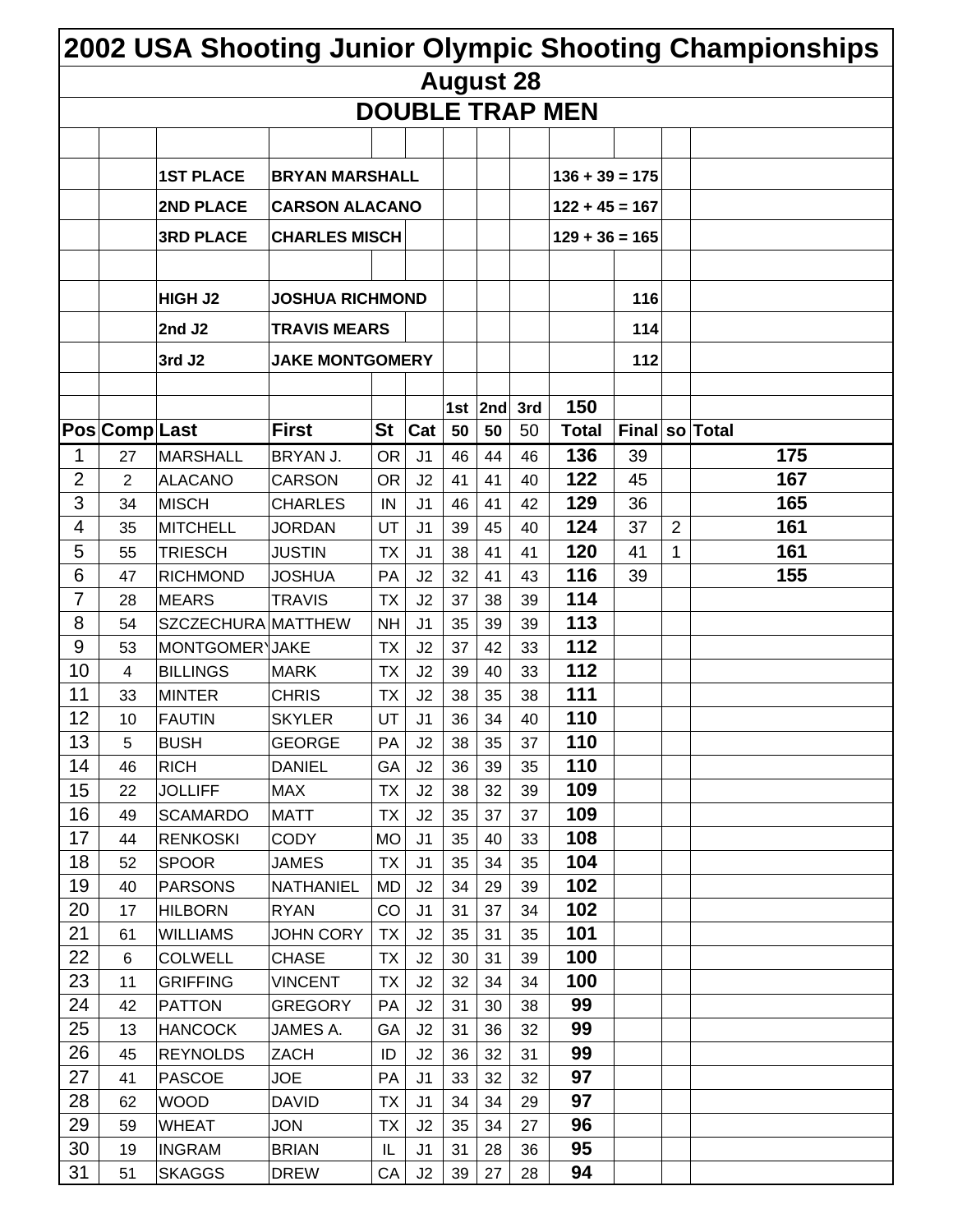| 32             | 23            | <b>KABUS</b>     | <b>BART</b>           | KS        | J2             | 31 | 30          | 32  | 93                       |                |                                                         |
|----------------|---------------|------------------|-----------------------|-----------|----------------|----|-------------|-----|--------------------------|----------------|---------------------------------------------------------|
| 33             | 25            | <b>KULCAK</b>    | <b>LOGAN</b>          | <b>TX</b> | J2             | 27 | 28          | 29  | 84                       |                |                                                         |
|                |               |                  |                       |           |                |    |             |     |                          |                |                                                         |
|                |               |                  |                       |           |                |    |             |     |                          |                | 2002 USA Shooting Junior Olympic Shooting Championships |
|                |               |                  |                       |           |                |    | 28-Aug      |     |                          |                |                                                         |
|                |               |                  |                       |           |                |    |             |     | <b>DOUBLE TRAP WOMEN</b> |                |                                                         |
|                |               |                  |                       |           |                |    |             |     |                          |                |                                                         |
|                |               | <b>1ST PLACE</b> | <b>KIRBY ANDERSON</b> |           |                |    |             |     | 124                      |                |                                                         |
|                |               | 2ND PLACE        | <b>MIMI WILFONG</b>   |           |                |    |             |     | 101                      |                |                                                         |
|                |               | <b>3RD PLACE</b> | <b>EMMA SIMPSON</b>   |           |                |    |             |     | 78                       |                |                                                         |
|                |               |                  |                       |           |                |    | 1st $ 2nd $ | 3rd |                          |                |                                                         |
|                | Pos Comp Last |                  | <b>First</b>          | <b>St</b> | Cat            | 50 | 50          | 50  | <b>Total</b>             | Final so Total |                                                         |
| $\mathbf 1$    | 3             | <b>ANDERSON</b>  | <b>KIRBY</b>          | <b>RI</b> | J <sub>1</sub> | 42 | 41          | 41  | 124                      |                |                                                         |
| $\overline{2}$ | 60            | <b>WILFONG</b>   | <b>MIMI</b>           | <b>TX</b> | J2             | 37 | 35          | 29  | 101                      |                |                                                         |
| 3              | 50            | <b>SIMPSON</b>   | <b>EMMA</b>           | GA        | J2             | 30 | 22          | 26  | 78                       |                |                                                         |
|                |               |                  |                       |           |                |    |             |     |                          |                |                                                         |
|                |               |                  |                       |           |                |    |             |     |                          |                |                                                         |
|                |               |                  |                       |           |                |    |             |     |                          |                |                                                         |
|                |               |                  |                       |           |                |    |             |     |                          |                |                                                         |
|                |               |                  |                       |           |                |    |             |     |                          |                |                                                         |
|                |               |                  |                       |           |                |    |             |     |                          |                |                                                         |
|                |               |                  |                       |           |                |    |             |     |                          |                |                                                         |
|                |               |                  |                       |           |                |    |             |     |                          |                |                                                         |
|                |               |                  |                       |           |                |    |             |     |                          |                |                                                         |
|                |               |                  |                       |           |                |    |             |     |                          |                |                                                         |
|                |               |                  |                       |           |                |    |             |     |                          |                |                                                         |
|                |               |                  |                       |           |                |    |             |     |                          |                |                                                         |
|                |               |                  |                       |           |                |    |             |     |                          |                |                                                         |
|                |               |                  |                       |           |                |    |             |     |                          |                |                                                         |
|                |               |                  |                       |           |                |    |             |     |                          |                |                                                         |
|                |               |                  |                       |           |                |    |             |     |                          |                |                                                         |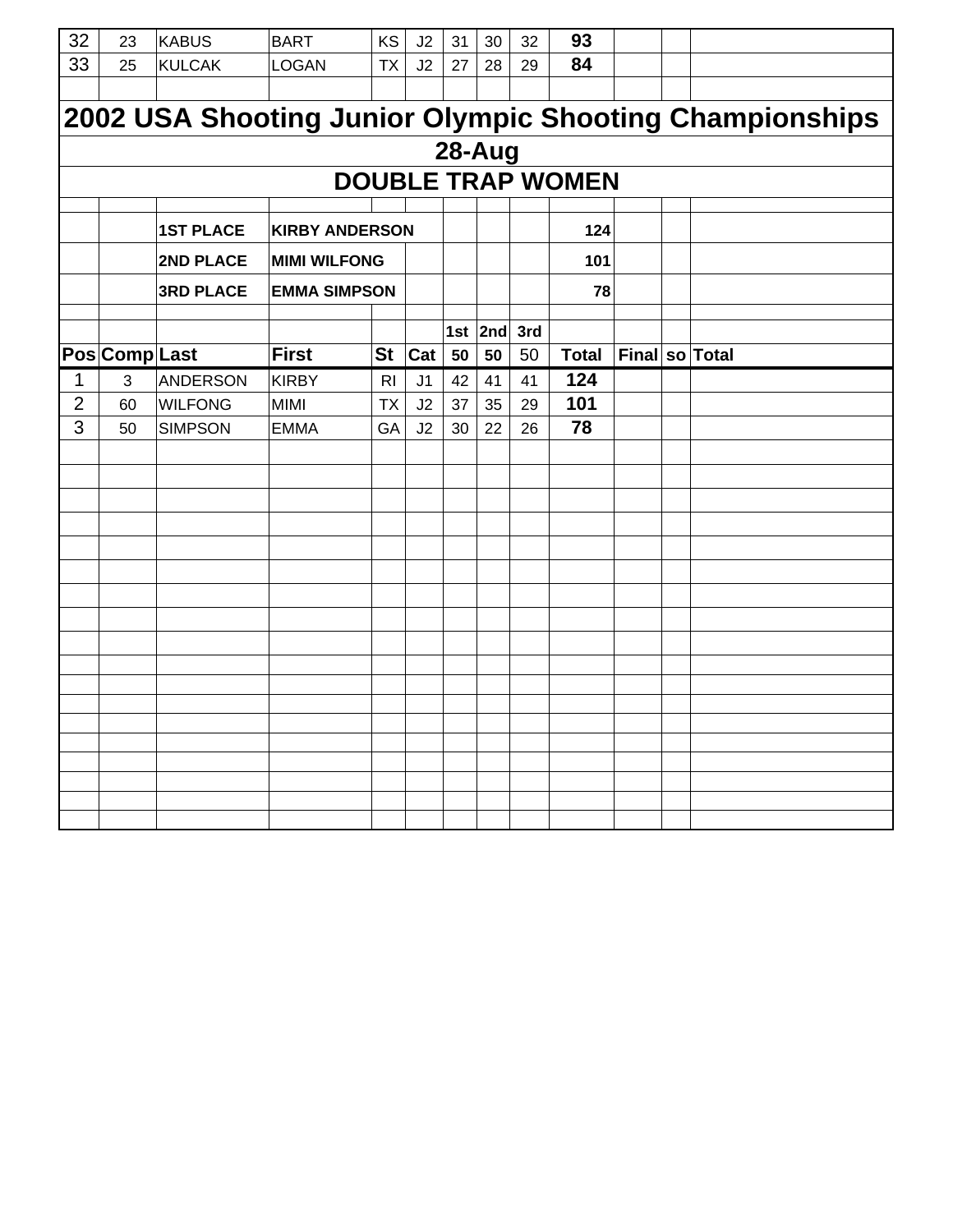| <b>Pos Comp Last</b><br>1<br>2<br>3<br>4<br>6 | 65<br>72<br>91 | <b>1ST PLACE</b><br>2ND PLACE<br><b>3RD PLACE</b><br><b>HIGH J2</b><br><b>2ND J2</b><br><b>3RD J2</b><br>HIGH J3<br><b>2ND J3</b><br><b>3RD J3</b><br><b>DEAUMAN</b> | <b>BRAD DEAUMAN</b><br><b>CLAY HART</b><br><b>DUSTIN TAYLOR</b><br><b>BRAZOS LACKEY</b><br><b>MARK MUZYKA</b><br><b>BRIAN MURRAY</b><br><b>VINCENT HANCOCK</b><br><b>EDWARD LERO</b><br><b>WILL HUFF</b><br><b>First</b> | <b>August 30 - 31</b> | <b>SKEET MEN</b>       |          |                 |          |          |          |              | $119 + 24 = 143$<br>$117 + 24 = 141$<br>$116 + 24 = 140$<br>117<br>113 |                |                     |  |
|-----------------------------------------------|----------------|----------------------------------------------------------------------------------------------------------------------------------------------------------------------|--------------------------------------------------------------------------------------------------------------------------------------------------------------------------------------------------------------------------|-----------------------|------------------------|----------|-----------------|----------|----------|----------|--------------|------------------------------------------------------------------------|----------------|---------------------|--|
|                                               |                |                                                                                                                                                                      |                                                                                                                                                                                                                          |                       |                        |          |                 |          |          |          |              |                                                                        |                |                     |  |
|                                               |                |                                                                                                                                                                      |                                                                                                                                                                                                                          |                       |                        |          |                 |          |          |          |              |                                                                        |                |                     |  |
|                                               |                |                                                                                                                                                                      |                                                                                                                                                                                                                          |                       |                        |          |                 |          |          |          |              |                                                                        |                |                     |  |
|                                               |                |                                                                                                                                                                      |                                                                                                                                                                                                                          |                       |                        |          |                 |          |          |          |              |                                                                        |                |                     |  |
|                                               |                |                                                                                                                                                                      |                                                                                                                                                                                                                          |                       |                        |          |                 |          |          |          |              |                                                                        |                |                     |  |
|                                               |                |                                                                                                                                                                      |                                                                                                                                                                                                                          |                       |                        |          |                 |          |          |          |              |                                                                        |                |                     |  |
|                                               |                |                                                                                                                                                                      |                                                                                                                                                                                                                          |                       |                        |          |                 |          |          |          |              |                                                                        |                |                     |  |
|                                               |                |                                                                                                                                                                      |                                                                                                                                                                                                                          |                       |                        |          |                 |          |          |          |              |                                                                        |                |                     |  |
|                                               |                |                                                                                                                                                                      |                                                                                                                                                                                                                          |                       |                        |          |                 |          |          |          |              |                                                                        |                |                     |  |
|                                               |                |                                                                                                                                                                      |                                                                                                                                                                                                                          |                       |                        |          |                 |          |          |          |              | 112                                                                    |                |                     |  |
|                                               |                |                                                                                                                                                                      |                                                                                                                                                                                                                          |                       |                        |          |                 |          |          |          |              |                                                                        |                |                     |  |
|                                               |                |                                                                                                                                                                      |                                                                                                                                                                                                                          |                       |                        |          |                 |          |          |          |              | 105                                                                    |                |                     |  |
|                                               |                |                                                                                                                                                                      |                                                                                                                                                                                                                          |                       |                        |          |                 |          |          |          |              | 100                                                                    |                |                     |  |
|                                               |                |                                                                                                                                                                      |                                                                                                                                                                                                                          |                       |                        |          |                 |          |          |          |              | 94                                                                     |                |                     |  |
|                                               |                |                                                                                                                                                                      |                                                                                                                                                                                                                          |                       |                        |          |                 |          |          |          |              |                                                                        |                |                     |  |
|                                               |                |                                                                                                                                                                      |                                                                                                                                                                                                                          |                       |                        |          | 1st 2nd 3rd 4th |          |          | 5th      | 150          |                                                                        |                |                     |  |
|                                               |                |                                                                                                                                                                      |                                                                                                                                                                                                                          | Cat                   | <b>St</b>              | 25       | 25              | 25       | 25<br>25 | 25<br>25 | Total<br>119 | <b>Final</b><br>24                                                     | <b>SO</b>      | <b>Total</b><br>143 |  |
|                                               |                | <b>HART</b>                                                                                                                                                          | <b>BRAD</b><br><b>CLAY</b>                                                                                                                                                                                               | J1<br>J1              | <b>TX</b><br><b>TX</b> | 22<br>24 | 23<br>24        | 24<br>23 | 23       | 23       | 117          | 24                                                                     |                | 141                 |  |
|                                               |                | <b>TAYLOR</b>                                                                                                                                                        | <b>DUSTIN</b>                                                                                                                                                                                                            | J2                    | <b>TX</b>              | 23       | 22              | 23       | 23       | 25       | 116          | 24                                                                     |                | 140                 |  |
|                                               | 82             | <b>LACKEY</b>                                                                                                                                                        | <b>BRAZOS</b>                                                                                                                                                                                                            | J2                    | <b>TX</b>              | 23       | 24              | 25       | 22       | 23       | 117          | 22                                                                     |                | 139                 |  |
|                                               | 85             | <b>MURRAY</b>                                                                                                                                                        | <b>BRIAN</b>                                                                                                                                                                                                             | J2                    | <b>TX</b>              | 22       | 22              | 23       | 24       | 21       | 112          | 22                                                                     | $\overline{4}$ | 134                 |  |
| 5                                             | 86             | <b>MUZYKA</b>                                                                                                                                                        | <b>MARK</b>                                                                                                                                                                                                              | J2                    | MA                     | 23       | 23              | 24       | 22       | 21       | 113          | 21                                                                     | 3              | 134                 |  |
| 7                                             | 93             | VAIL                                                                                                                                                                 | <b>KENT</b>                                                                                                                                                                                                              | J2                    | CA                     | 20       | 22              | 21       | 24       | 24       | 111          |                                                                        |                |                     |  |
| 8                                             | 79             | <b>KOLB</b>                                                                                                                                                          | <b>KEVIN</b>                                                                                                                                                                                                             | J2                    | <b>TX</b>              | 23       | 22              | 20       | 21       | 23       | 109          |                                                                        |                |                     |  |
| 9                                             | 84             | <b>MCLELLAND</b>                                                                                                                                                     | <b>SEAN</b>                                                                                                                                                                                                              | J2                    | <b>TX</b>              | 23       | 22              | 23       | 20       | 21       | 109          |                                                                        |                |                     |  |
| 10                                            | 90             | <b>TARANTINI</b>                                                                                                                                                     | <b>NICOLO</b>                                                                                                                                                                                                            | J2                    | <b>NY</b>              | 22       | 21              | 21       | 21       | 23       | 108          |                                                                        |                |                     |  |
| 11                                            | 81             | <b>KOTZUR</b>                                                                                                                                                        | <b>RICHARD</b>                                                                                                                                                                                                           | J1                    | <b>TX</b>              | 23       | 18              | 19       | 23       | 22       | 105          |                                                                        |                |                     |  |
| 12                                            | 78             | <b>KENSINGER</b>                                                                                                                                                     | <b>TROY</b>                                                                                                                                                                                                              | J2                    | ТX                     | 21       | 21              | 22       | 19       | 22       | 105          |                                                                        |                |                     |  |
| 13                                            | 70             | <b>HANCOCK</b>                                                                                                                                                       | <b>VINCENT</b>                                                                                                                                                                                                           | JЗ                    | GA                     | 23       | 19              | 22       | 20       | 21       | 105          |                                                                        |                |                     |  |
| 14                                            | 73             | <b>HELLARD</b>                                                                                                                                                       | <b>JOSHUA</b>                                                                                                                                                                                                            | J1                    | <b>TX</b>              | 19       | 21              | 21       | 21       | 22       | 104          |                                                                        |                |                     |  |
| 15<br>16                                      | 69             | <b>GOUGLER</b>                                                                                                                                                       | J.P.                                                                                                                                                                                                                     | J2                    | <b>TX</b>              | 20       | 23              | 19       | 21       | 21       | 104<br>104   |                                                                        |                |                     |  |
| 17                                            | 92<br>75       | <b>TUKAKOSI</b><br><b>HUBBARD</b>                                                                                                                                    | H. JOE<br><b>JOHN</b>                                                                                                                                                                                                    | J1<br>J2              | CA<br><b>TX</b>        | 22<br>19 | 19<br>21        | 23<br>21 | 19<br>21 | 21<br>21 | 103          |                                                                        |                |                     |  |
| 18                                            | 96             | <b>WISE</b>                                                                                                                                                          | <b>HUNTER</b>                                                                                                                                                                                                            | J2                    | ТX                     | 21       | 20              | 23       | 22       | 17       | 103          |                                                                        |                |                     |  |
| 19                                            | 83             | <b>LERO</b>                                                                                                                                                          | <b>EDWARD</b>                                                                                                                                                                                                            | J3                    | <b>TX</b>              | 20       | 19              | 20       | 20       | 21       | 100          |                                                                        |                |                     |  |
| 20                                            | 68             | <b>GADUS</b>                                                                                                                                                         | <b>ALLEN</b>                                                                                                                                                                                                             | J2                    | <b>TX</b>              | 22       | 20              | 20       | 20       | 18       | 100          |                                                                        |                |                     |  |
| 21                                            | 74             | <b>HICKS</b>                                                                                                                                                         | <b>RICHARD</b>                                                                                                                                                                                                           | J2                    | <b>TX</b>              | 21       | 19              | 19       | 18       | 21       | 98           |                                                                        |                |                     |  |
| 22                                            | 95             | <b>WILSON</b>                                                                                                                                                        | <b>MICHAEL</b>                                                                                                                                                                                                           | J2                    | <b>TX</b>              | 19       | 17              | 21       | 20       | 18       | 95           |                                                                        |                |                     |  |
| 23                                            | 43             | <b>RADENCIC</b>                                                                                                                                                      | <b>ANTUN</b>                                                                                                                                                                                                             | J1                    | GA                     | 22       | 17              | 19       | 18       | 18       | 94           |                                                                        |                |                     |  |
| 24                                            | 76             | <b>HUFF</b>                                                                                                                                                          | <b>WILL</b>                                                                                                                                                                                                              | J3                    | <b>TX</b>              | 21       | 16              | 20       | 21       | 16       | 94           |                                                                        |                |                     |  |
| 25                                            | 89             | <b>SCHUTZIUS</b>                                                                                                                                                     | <b>MATTHEW</b>                                                                                                                                                                                                           | JЗ                    | <b>AR</b>              | 21       | 20              | 18       | 15       | 18       | 92           |                                                                        |                |                     |  |
| 26                                            | 59             | <b>WHEAT</b>                                                                                                                                                         | JON                                                                                                                                                                                                                      | J2                    | ТX                     | 15       | 19              | 20       | 18       | 19       | 91           |                                                                        |                |                     |  |
| 27                                            | 88             | <b>SCHUTZIUS</b>                                                                                                                                                     | <b>MARK</b>                                                                                                                                                                                                              | J2                    | <b>AR</b>              | 14       | 19              | 16       | 18       | 19       | 86           |                                                                        |                |                     |  |
| 28                                            | 5              | <b>BUSH</b>                                                                                                                                                          | <b>GEORGE</b>                                                                                                                                                                                                            | J2                    | PA                     | 19       | 14              | 12       | 15       | 17       | 77           |                                                                        |                |                     |  |
| 29                                            | 63             | <b>ALEXANDER</b>                                                                                                                                                     | <b>SEAN JAY</b>                                                                                                                                                                                                          | J3                    | <b>FL</b>              | 7        | 7               | 10       | 6        | 12       | 42           |                                                                        |                |                     |  |
| 30                                            | 47             | <b>RICHMOND</b>                                                                                                                                                      | JOSHUA                                                                                                                                                                                                                   | J2                    | PA                     | 14       | 12              | 21       |          |          | <b>DNF</b>   |                                                                        |                |                     |  |
|                                               |                |                                                                                                                                                                      |                                                                                                                                                                                                                          |                       |                        |          |                 |          |          |          |              |                                                                        |                |                     |  |
|                                               |                |                                                                                                                                                                      |                                                                                                                                                                                                                          |                       |                        |          |                 |          |          |          |              |                                                                        |                |                     |  |
|                                               |                |                                                                                                                                                                      | 2002 USA Shooting Junior Olympic Shooting Championships                                                                                                                                                                  |                       |                        |          |                 |          |          |          |              |                                                                        |                |                     |  |